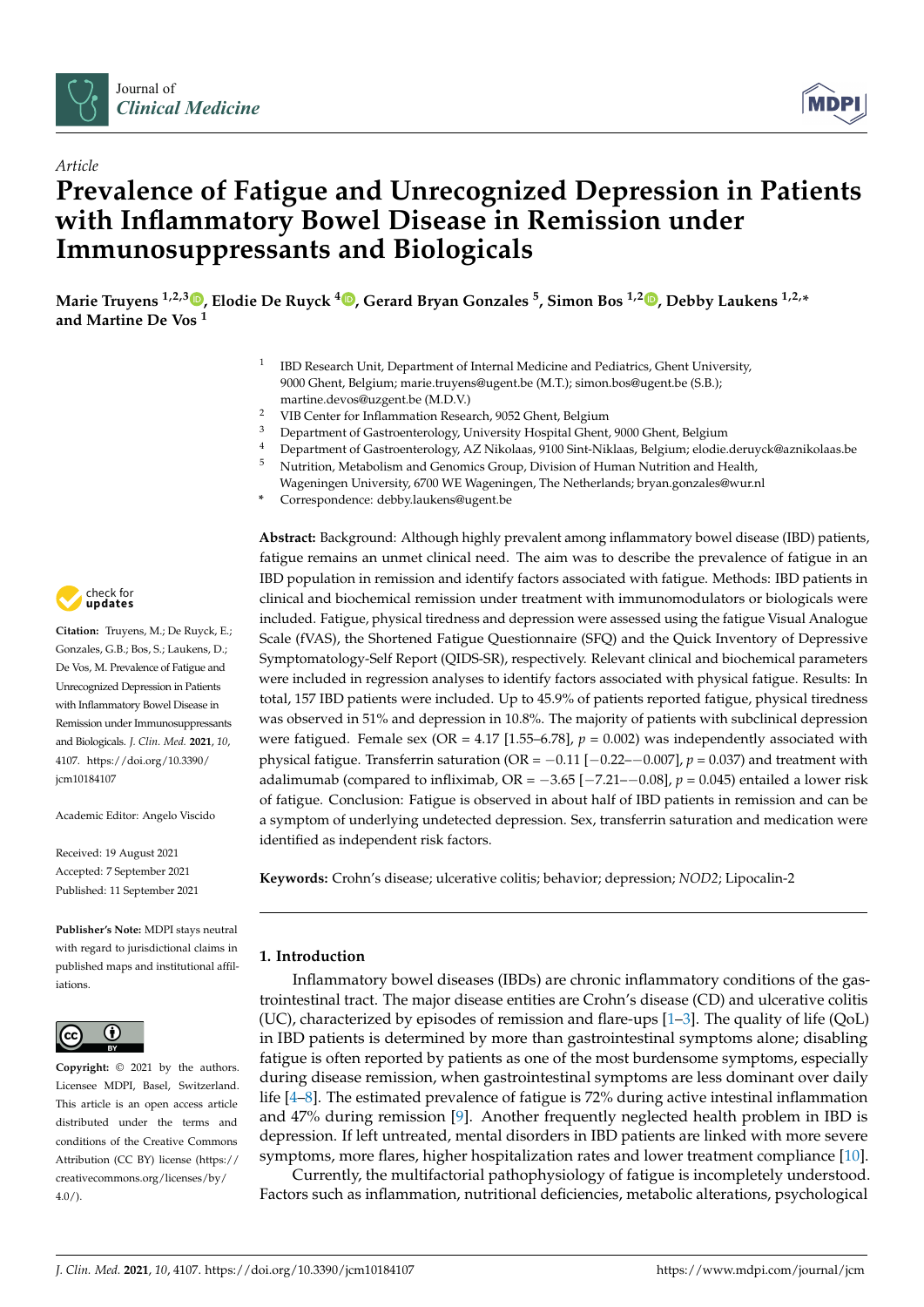comorbidities, lifestyle and gut microbiota composition are thought to play a role [\[6\]](#page-7-6). In addition, recent evidence indicates that Nod-like receptors, including *NOD2*, which is one of the most notorious genes associated with IBD [\[11](#page-7-7)[,12\]](#page-7-8), are regulators of gut-to-brain signaling. Genetic deletion of *Nod1* and *Nod2* in mice resulted in behavioral abnormalities, with underlying stress-induced hyperactivation of the hypothalamic–pituitary–adrenal axis and impairments of the serotonergic system in the brain [\[13\]](#page-7-9). Lipocalin-2 (LCN2) is a glycoprotein that mediates multiple inflammatory processes and is elevated in serum of patients with active IBD, but decreases during periods of disease remission [\[14–](#page-8-0)[16\]](#page-8-1). Recent articles have shown a potential role for LCN2 in the induction of neuroinflammation associated with obesity and nonalcoholic steatohepatitis [\[17,](#page-8-2)[18\]](#page-8-3). Moreover, genetic deletion of LCN2 resulted in decreased fatigue behavior in mice with lipopolysaccharide-induced neuroinflammation [\[19\]](#page-8-4). The primary objective of this study was to determine the prevalence of fatigue and its correlation with depression in an IBD population in remission. The secondary objective was to report possible clinical and biochemical factors associated with fatigue, including *NOD2* variants and serum LCN2 levels.

## **2. Materials and Methods**

# *2.1. Study Population*

The study population consisted of adult IBD patients, either CD or UC, followed at a single tertiary referral hospital. In order to assess a population with comparable disease severity, only patients under treatment with immunosuppressants (IS) (azathioprine, methotrexate or mercaptopurine) and/or biologicals (infliximab (IFX), adalimumab (ADA) or vedolizumab (VDZ)) for at least 4 months were recruited. Stable clinical and biochemical remission for the last 6 months was required. Clinical remission was defined as a Harvey–Bradshaw Index (HBI)  $\leq$  3 for CD patients and a clinical Mayo score  $\leq$  1 for UC patients [\[20](#page-8-5)[,21\]](#page-8-6). Biochemical remission was defined as C-reactive protein (CRP) <  $10 \text{ mg/L}$ . Patients who had an active flare and/or steroid need in the last 6 months and patients with clinical depression who were under treatment with antidepressants or with other significant psychiatric comorbidities were excluded. Other exclusion criteria were malignancy (active or in the personal history) and anemia (defined as a hemoglobin  $\langle 11.8 \text{ g}/\text{dL} \rangle$ .

#### *2.2. Assessment of Fatigue and Depression*

The following questionnaires were used: fatigue Visual Analogue Scale (fVAS), Shortened Fatigue Questionnaire (SFQ) and the Quick Inventory of Depressive Symptomatology-Self Report (QIDS-SR). The fVAS was chosen because of its good performance and correlation with longer scales, with good applicability in routine clinical care [\[22\]](#page-8-7). Following international standards, the cut-off for fatigue was set at fVAS  $\geq$  5 [\[23\]](#page-8-8). The SFQ is an easy-to-perform questionnaire that assesses the intensity of the physical fatigue of the previous 2 weeks. The score varies from 4–28, and the cut-off for fatigue was set at  $\geq$ 18 [\[24\]](#page-8-9). The SFQ was selected since it has excellent reliability (Cronbach-α: 0.88) and is easy implementable; however, it was not validated in IBD [\[25\]](#page-8-10). To assess depression, the QIDS-SR was used, in which the total score varies from 0 to 27; the cut-off for depression was set at  $\geq$ 11 [\[26,](#page-8-11)[27\]](#page-8-12).

## *2.3. Laboratory Analyses and NOD2 Genotyping*

Blood was collected for hemoglobin, iron and CRP assessment at inclusion. LCN2 levels were assessed using a Magnetic Luminex® Performance Assay for human LCN2 (R&D Systems, Minneapolis, MN, USA). Genomic DNA isolation was performed from whole blood of patients who provided consent (*n* = 151). *NOD2* variants rs2066844, rs2066845 and rs2066847 were genotyped using Taqman assays (Thermo Fisher Scientific, Life technologies Corporation, Waltham, MA, USA), following the manufacturer's instructions.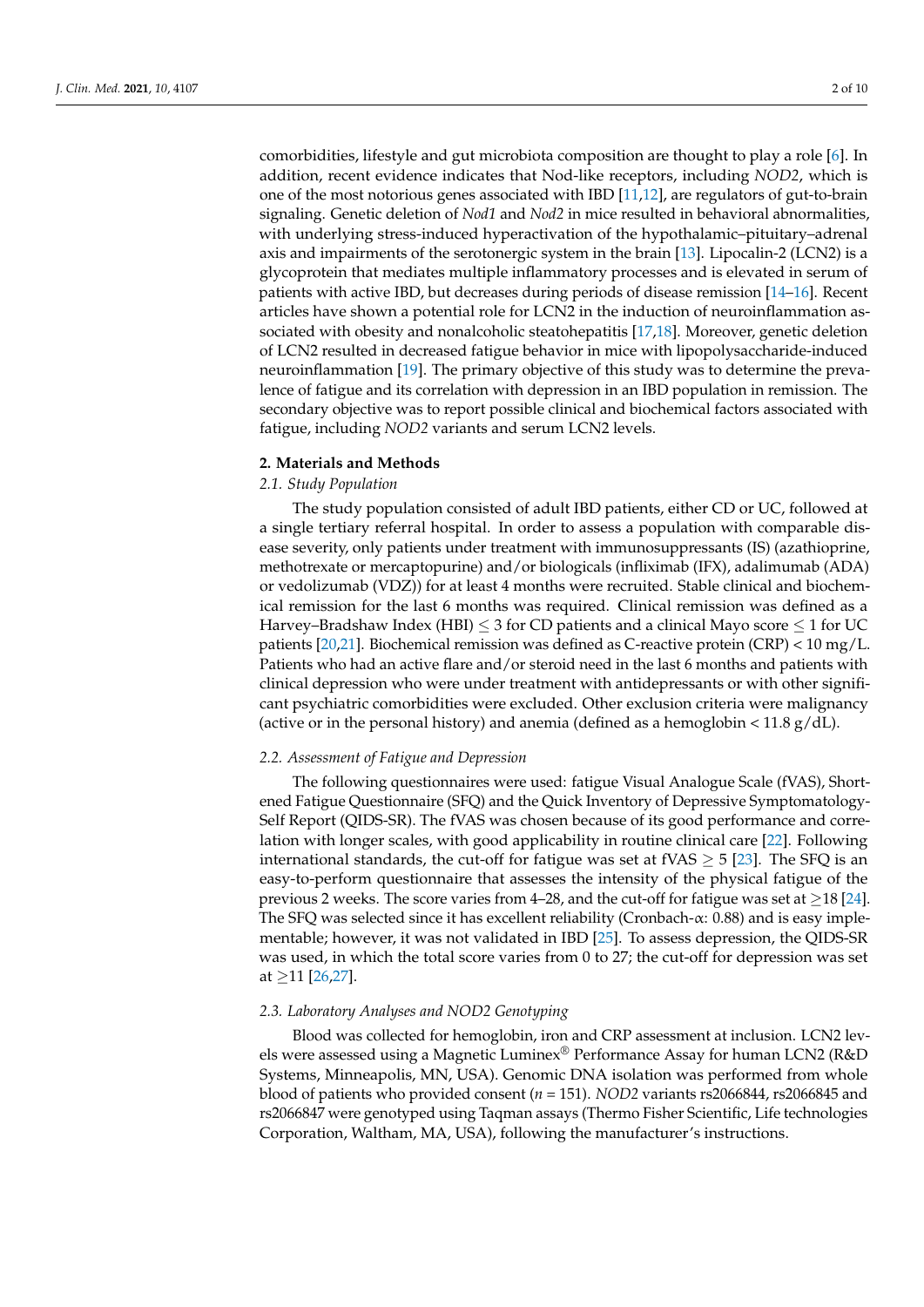## *2.4. Statistical Analysis*

SPSS version 27 (IBM Corp. Released 2020. IBM SPSS Statistics for Windows, Version 27.0, Armonk, NY, USA) and GraphPad Prism® (GraphPad Software Inc., La Jolla, CA, USA) software packages were used for statistical analysis and graphical representations of data, respectively. Data with normal distribution and non-normal distribution are presented with the mean and standard deviation or the median and interquartile range (IQR), respectively. The Spearman's rho correlation coefficient  $(r_s)$  was determined to identify correlations between the different scores, whereas univariate and multivariate linear regression analyses were performed to identify risk factors associated with fatigue. Since there was no difference between IFX and VDZ, whether combined with an immunosuppressant or not, these were grouped together to augment the power. *p*-values for univariate analyses were corrected using false discovery rate (FDR) adjustment [\[28\]](#page-8-13). For the multivariate regression analysis, 6 clinical hypothesis-driven linear models were tested in order to select the model with the best parameters. Multiple models were compared based on the Akaike Information Criterion (AIC), *p*-value and adjusted  $R^2$  (Supplementary Table S1). Multicollinearity was excluded (all tolerance values > 0.4 and variance inflation factors < 2.5). Statistical significance was defined as a *p*-value < 0.05.

#### **3. Results**

#### *3.1. Characteristics of the Study Population*

A total of 318 patients were screened for participation; patients' records were reviewed to verify that patients met all the inclusion criteria. At the time of inclusion, an HBI or clinical Mayo score was filled out to verify clinical remission. Based on the inclusion and exclusion criteria, 157 patients (78.3% CD and 21.7% UC) were included. Patient characteristics are summarized in Table [1.](#page-3-0) The percentage of women and men participating was equal. The majority of patients (83.4%) were treated with biologicals, mainly IFX. The median disease duration in this cohort was relatively long: 11 years (IQR 6–18.5). All patients were in clinical and biochemical remission; the majority of patients had an HBI or clinical Mayo score of 0 and a low median CRP and LCN2 of 1.4 mg/L (IQR 0.3–3.4) and 23.2 ng/mL (IQR 14.5–32.2), respectively. Signs of iron deficiency were present in around 20% of patients: 18.5% had a ferritin of <30  $\mu$ g/L and 24.2% had a transferrin saturation (TSAT) lower than 20% without overt anemia in this cohort. The questionnaires were taken throughout the year: 21%, 35%, 21% and 22.9% were completed in the spring, summer, fall and winter, respectively.

#### *3.2. Correlations between the Patient-Reported Outcomes Related to Fatigue and Depression*

Overall, significant correlations were observed between the patient-reported outcomes related to fatigue and depression (fVAS, SFQ and QIDS-SR). The strongest correlation was observed between the fVAS and SFQ ( $r_s = 0.81$ ,  $p < 0.001$ ), while correlations were 0.549 between fVAS and QIDS-SR (*p* < 0.001) and 0.593 between SFQ and QIDS-SR  $(p < 0.001$ , Figure [1\)](#page-4-0). In patients with fatigue (SFQ  $> 18$ ), 20% showed signs of depression (QIDS-SR  $\geq$  11), compared to 1.3% in patients without fatigue ( $p < 0.001$ ). All but one patient with a QIDS-SR  $\geq$  11 reported significant fatigue (16/17, 94.1%).

## *3.3. Fatigue and Depression Scores and Factors Associated with Fatigue*

Fatigue (fVAS  $\geq$  5) was reported by 45.9% of IBD patients with a comparable mean fVAS score in UC and CD (Table [2\)](#page-4-1). Physical tiredness (SFQ  $>$  18) was reported in 51% of the patients (58.8% in UC and 48.8% in CD). Clinical unsuspected moderate to severe depression (QIDS-SR  $\geq$  11) was observed in 10.8% of patients.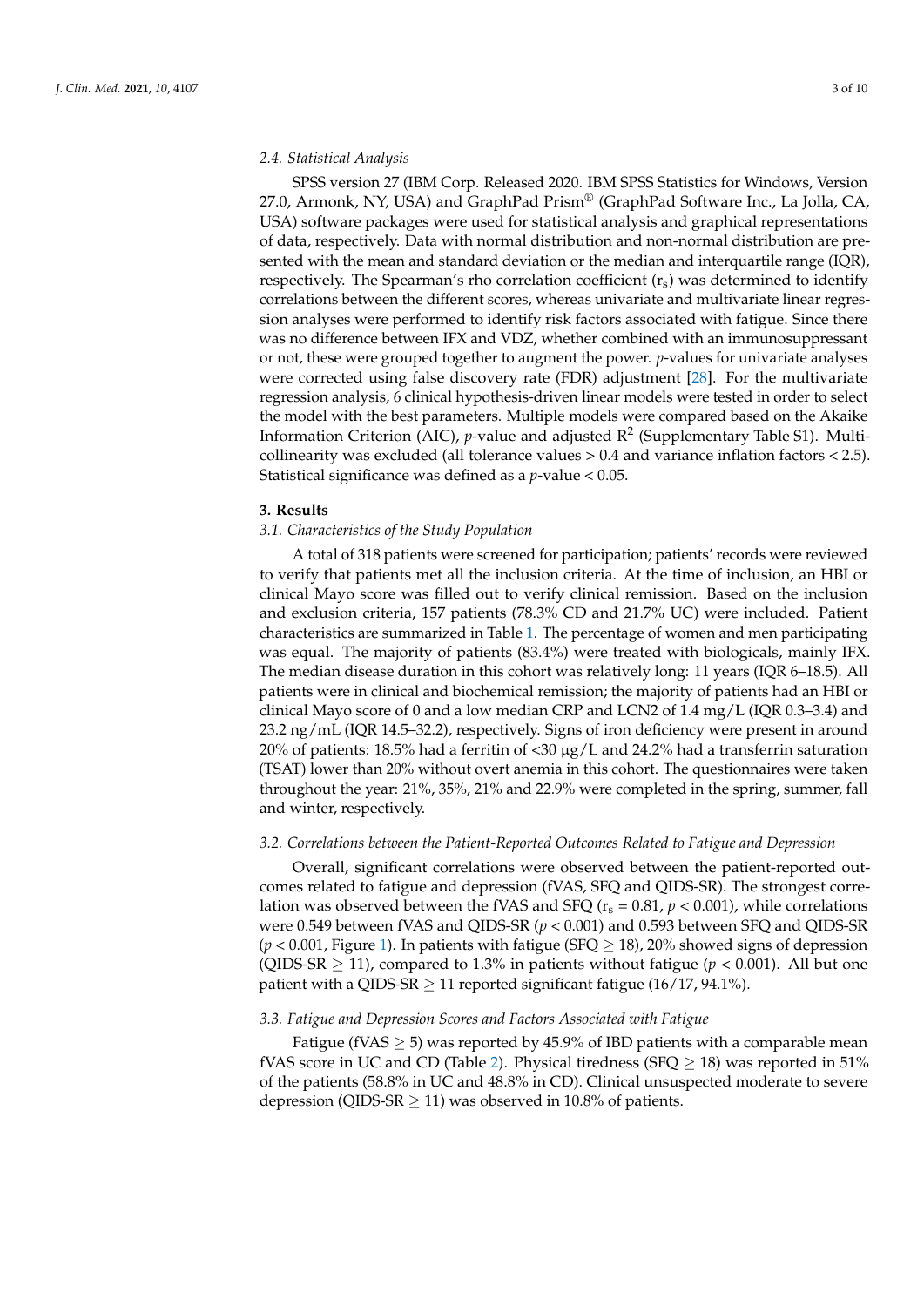<span id="page-3-0"></span>

| Variables                                     | UC                  | CD                   | <b>Total</b>       |
|-----------------------------------------------|---------------------|----------------------|--------------------|
|                                               | $n = 34 (21.7\%)$   | $n = 123 (78.3\%)$   | $n = 157$          |
| Age (years), median (IQR)                     | $47(38 - 60)$       | 39 (29-50)           | $41(30-53)$        |
| Sex, $n$ (%)                                  |                     |                      |                    |
| Female                                        | 21(61.8)            | 56 (45.5)            | 77 (49.0)          |
| Male                                          | 13 (38.2)           | 67 (54.5)            | 80 (51.0)          |
| BMI $(kg/m2)$ , mean (SD)                     | 25.1(4.2)           | 24.6(3.6)            | 24.7(3.7)          |
| Smoking, $n$ (%)                              |                     |                      |                    |
| Never                                         | 16(69.6)            | 70 (65.4)            | 86 (66.2)          |
| Past smoker                                   | 6(26.1)             | 16(15.0)             | 22(16.9)           |
| Current smoker                                | 1(4.3)              | 21(19.6)             | 22 (16.9)          |
| Extra-intestinal manifestation (yes), $n$ (%) | 10(30.3)            | 21(17.1)             | 31 (19.9)          |
| Arthralgia (axial/peripheral)                 | 6(18.2)             | 7(5.7)               | 13(8.3)            |
| Arthropathy (axial/peripheral)                | 4(12.1)             | 13(10.6)             | 17(10.9)           |
| Uveitis                                       | 0                   | 1(0.8)               | 1(0.6)             |
| Disease duration (years), median (IQR)        | $9(4-18)$           | $11(6-19)$           | $11(6-19)$         |
| Montreal score, $n$ (%)                       | UC                  | CD                   |                    |
|                                               | E1: 2(5.9)          | L1: 26(21.1)         |                    |
|                                               | E2: $15(44.1)$      | L2: $16(13)$         |                    |
|                                               | E3: 17 (50)         | L3: $69(56.1)$       |                    |
|                                               |                     | $L3 + L4$ : 12 (9.7) |                    |
| History of resection (yes), $n$ (%)           | $\boldsymbol{0}$    | 32(26.0)             | 32(20.4)           |
| Hemoglobin (g/dL), mean (SD)                  | 14.1(1.3)           | 14.1(1.3)            | 14.1(1.3)          |
| TSAT (%), mean (SD)                           | 35.2 (14.2)         | 28.9 (12.0)          | 30.3(12.7)         |
| Ferritin ( $\mu$ g/L), median (IQR)           | $67(26.5-151.5)$    | $66(38.5-124.5)$     | $66.5(36.8-128.0)$ |
| CRP (mg/L), median (IQR)                      | $0.9(0.3-1.3)$      | $1.8(0.7-3.6)$       | $1.4(0.3 - 3.4)$   |
| Lipocalin-2 (ng/mL), median (IQR)             | $18.3(13.1 - 29.6)$ | 24.4 (14.5-33.3)     | 23.2 (14.5-32.2)   |
| NOD2 variation (yes), $n$ (%)                 | 6(19.4)             | 42(35.0)             | 48 (31.8)          |
| Previous lines of biologicals, $n$ (%)        |                     |                      |                    |
| (TNF inhibitors and/or vedolizumab)           |                     |                      |                    |
| No previous biologicals                       | 23 (69.7)           | 88 (71.5)            | 111 (71.2)         |
| One                                           | 2(6.1)              | 26(21.1)             | 28 (17.9)          |
| Two                                           | 7(21.2)             | 8(6.5)               | 15(9.6)            |
| Three                                         | 1(3.0)              | 1(0.8)               | 2(1.3)             |
| Current treatment, $n$ (%)                    |                     |                      |                    |
| Immunosuppressant (IS)                        | 4(11.8)             | 22 (17.9)            | 26(16.6)           |
| Adalimumab                                    | 5(14.7)             | 20(16.3)             | 25(15.9)           |
| Infliximab                                    | 13 (38.2)           | 52(42.3)             | 65 (41.4)          |
| Infliximab + IS                               | 4(11.8)             | 9(7.3)               | 13(8.3)            |
| Vedolizumab                                   | 6(17.6)             | 16(13.0)             | 22 (14.0)          |
| Vedolizumab + IS                              | 2(5.9)              | 4(3.3)               | 6(3.8)             |
| Duration current treatment (months),          | $35(11-69)$         | $32(12 - 85)$        | $33(12 - 76)$      |
| median (IQR)                                  |                     |                      |                    |
| Disease activity by score, $n$ (%)            | Mayo for UC         | HBI for CD           |                    |
| $\boldsymbol{0}$                              | 33 (97.1)           | 80(66.1)             |                    |
| $\mathbf{1}$                                  | 1(2.9)              | 25(20.7)             |                    |
| 2                                             |                     | 10(8.3)              |                    |
| $\mathfrak{Z}$                                |                     | 6(5)                 |                    |

**Table 1.** Characteristics of the study population.

Body mass index (BMI): missing data *n* = 28; Smoking: missing data *n* = 27; Extra-intestinal manifestation (EIM): missing data *n* = 1; Transferrin saturation (TSAT): missing data *n* = 8; Ferritin: missing data *n* = 11; *NOD2* variant: the presence of at least 1 rs2066844, rs2066845 or rs2066847 minor allele; Duration current treatment: missing data *n* = 1; Clinical Mayo score in UC patients, cut-off for remission and inclusion was ≤3. No missing data; Harvey–Bradshaw index (HBI) in CD patients, cut-off for remission and inclusion was ≤3. Missing data:  $n = 2$ .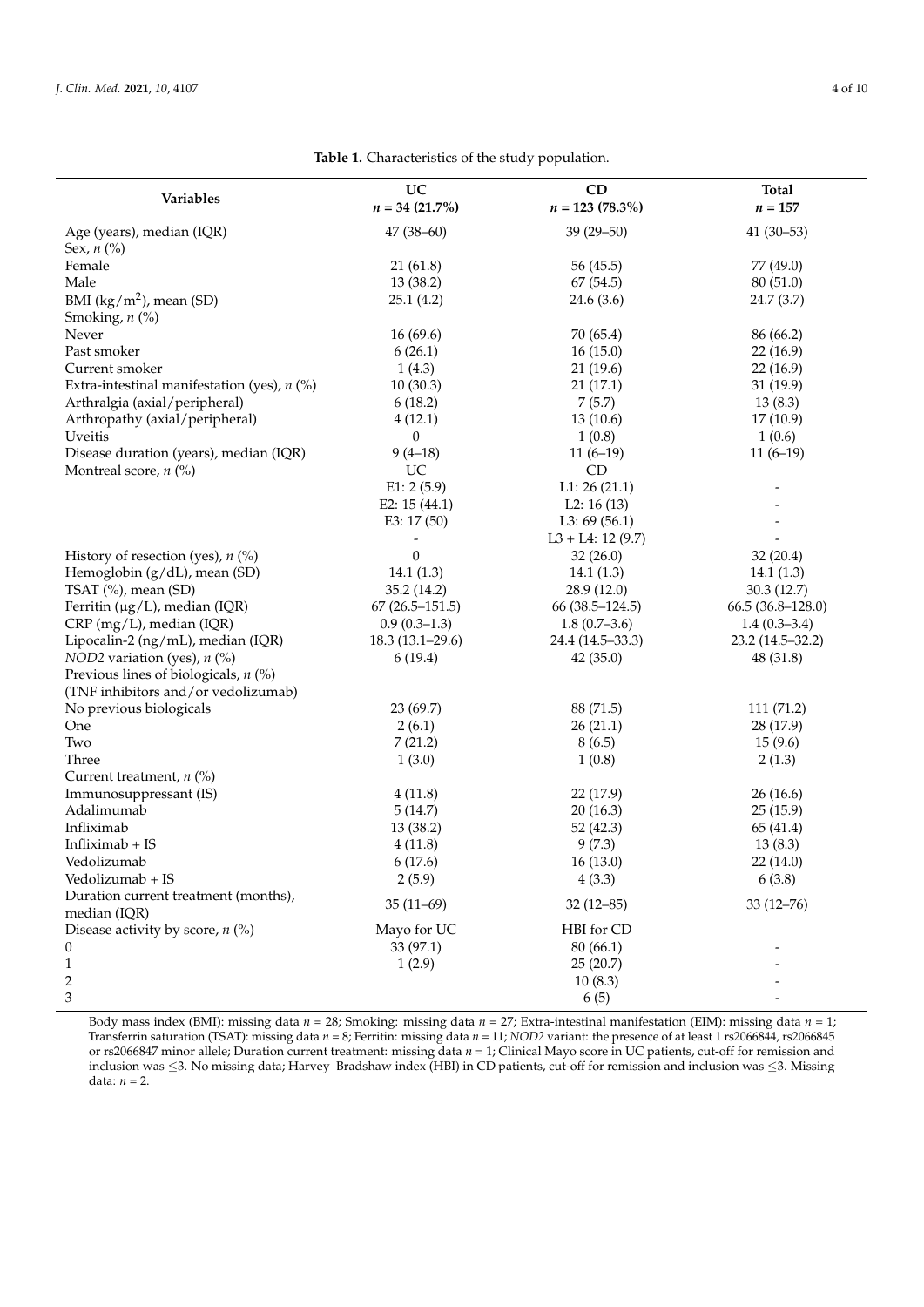<span id="page-4-0"></span>

**Figure 1.** Correlation between the different scores assessing fatigue and depression. (**a**): Correlation between the Shortened Fatigue Questionnaire (SFQ) and the fatigue Visual Analogue Scale (fVAS), Spearman's rho correlation coefficient r<sub>s</sub> = 0.810,  $p < 0.001$ ; (b): Correlation between the Quick Inventory of Depressive Symptomatology-Self Report (QIDS-SR) and SFQ,  $r_s = 0.593, p < 0.001$ ; (c): Correlation between the fVAS and QIDS-SR,  $r_s = 0.549, p < 0.001$ .

<span id="page-4-1"></span>**3.3. Fatigue and depression scores and Fatigue and Fatigue and Patigue and Fatigue and Scores Associates** 

|                                 | UC.<br>$n = 34$ | <b>CD</b><br>$n = 123$ | <b>Total</b><br>$n = 157$ | <i>p</i> -Value |
|---------------------------------|-----------------|------------------------|---------------------------|-----------------|
| fVAS, mean (SD)                 | 3.9(2.8)        | 3.9(2.3)               | 3.9(2.4)                  |                 |
| fVAS < 5, $n$ (%)               | 17(50.0)        | 68 (55.3)              | 85(54.1)                  | 0.584           |
| fVAS $\geq 5$ , n (%)           | 17(50.0)        | 55 (44.7)              | 72 (45.9)                 |                 |
| SFO, mean (SD)                  | 17.3(7.6)       | 16.7(6.5)              | 16.8(6.7)                 |                 |
| $SFO < 18$ , n $(\% )$          | 14 (41.2)       | 63(51.2)               | 77 (49.0)                 | 0.300           |
| $SFO > 18$ , n $\binom{0}{0}$   | 20(58.8)        | 60(48.8)               | 80 (51.0)                 |                 |
| OIDS-SR, mean (SD)              | 6(4.4)          | 5.6(4.0)               | 5.7(4.1)                  |                 |
| QIDS-SR < 11, $n$ (%)           | 30(88.2)        | 110 (89.4)             | 140 (89.2)                |                 |
| QIDS-SR $\geq$ 11, <i>n</i> (%) | 4(11.8)         | 13(10.6)               | 17(10.8)                  | 0.764           |

SFQ, mean (SD) 17.3 (7.6) 17.3 (7.6) 17.3 (7.6) 17.3 (7.6) 17.3 (7.6) 17.3 (7.6) 17.3 (7.6) 17.4 (7.6) 17.4 (7.6) 17.4 (7.6) 17.4 (7.6) 17.4 (7.6) 17.4 (7.6) 17.4 (7.6) 17.5 (7.6) 17.5 (7.6) 17.5 (7.6) 17.5 (7.6) 17.5 (7.6

Univariate linear regression analyses were performed for physical fatigue (SFQ  $\geq$  18,  $\sigma$ Table [3\)](#page-5-0) with different demographic and biochemical variables. After FDR correction, only female sex was significantly associated with fatigue (OR =  $3.88$  [1.84– $5.92$ ],  $p < 0.001$ ). This trend was seen in all scores, and fVAS and SFQ were significantly higher in women not the was seen in an secret, and 1916 and 51 g were significantly rights in women<br>compared to men (Figure [2\)](#page-5-1). The other assessed variables were not associated with fatigue in the univariate regression.  $\mathbf{r}$ 

was selected to assess factors contributing to physical fatigue (Supplementary Table S1). The final model had an adjusted R<sup>2</sup> of 0.141, AIC of 425.83 and  $p$  = 0.003. In this multivariate analysis, female sex remained a significant risk factor for physical fatigue (OR = 4.17 [1.55–6.78],  $p$  = 0.002, Table 3). Higher TSAT was also significantly associated with lower fatigue (OR =  $-0.11$  [ $-0.22$ – $-0.007$ ],  $p = 0.037$ ). Considering the type of medication, IFX was associated with higher SFQ. Patients treated with ADA reported significantly lower fatigue scores compared to IFX (OR =  $-3.65$  [ $-7.21$ – $-0.08$ ],  $p = 0.045$ ). Other demographic and clinical variables, i.e., duration of disease, *NOD2* variants, previous resection and LCN2 concentrations were not significantly associated with physical fatigue (Table [3\)](#page-5-0). Parameters such as BMI, smoking behavior, age, duration of current treatment, ferritin and season were tested in the different models, without significant association with fatigue, and were not withheld for the final model (Supplementary Table S1). For the multivariate analysis, multiple models were compared, after which the best model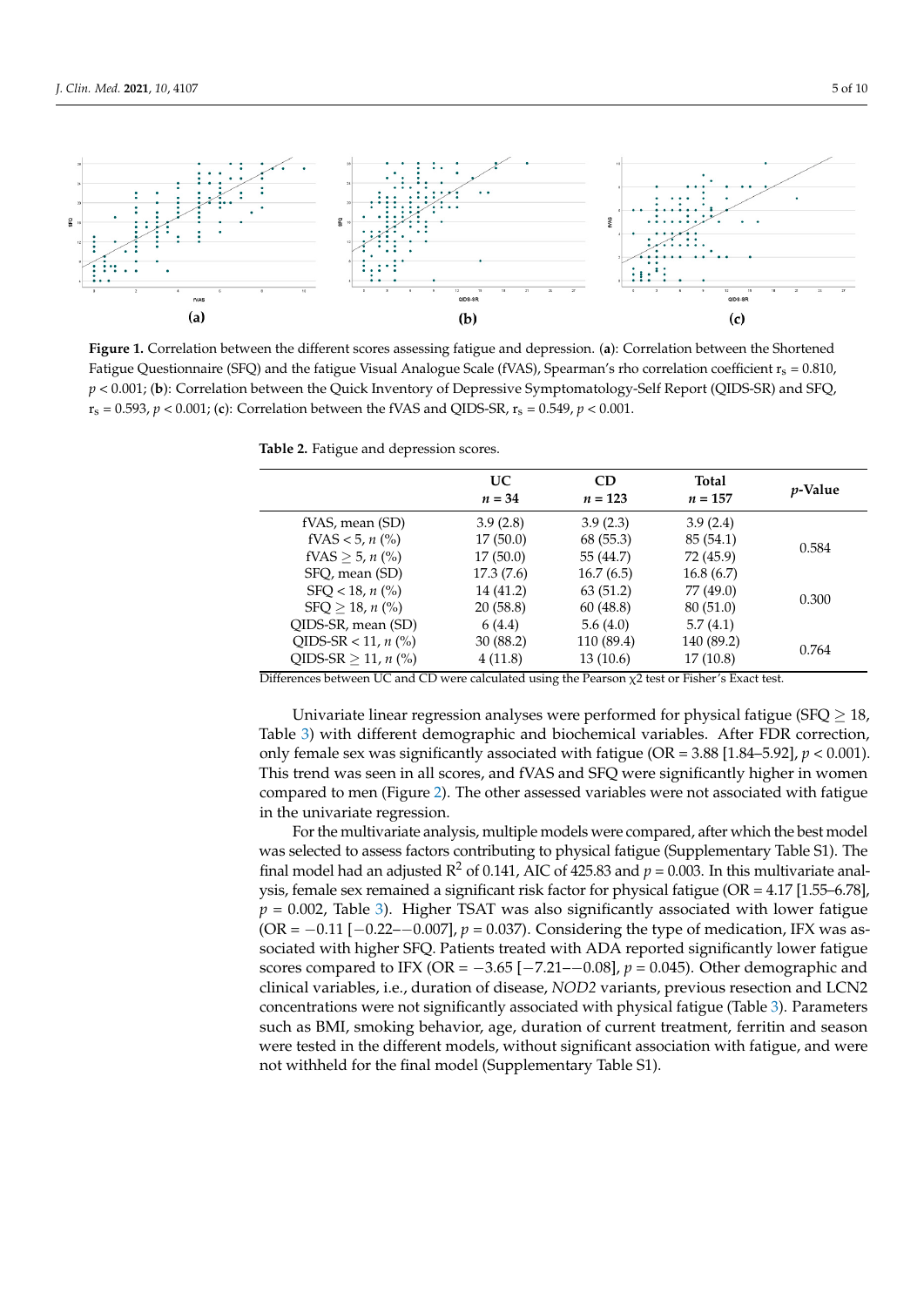<span id="page-5-0"></span>

|                                                  | Univariate OR<br>$[95\%$ CI] | Adjusted<br><i>p</i> -Value | <b>Multivariate OR</b><br>$[95\%$ CI] | <i>p</i> -Value |
|--------------------------------------------------|------------------------------|-----------------------------|---------------------------------------|-----------------|
| Sex (female)                                     | 3.88 [1.84-5.92]             | < 0.001                     | 4.17 [1.55-6.78]                      | 0.002           |
| Age                                              | $0.05$ [ $-0.03 - 0.13$ ]    | 0.269                       |                                       |                 |
| IBD type (CD)                                    | $-0.65$ [ $-3.23-1.94$ ]     | 0.734                       |                                       |                 |
| Duration of disease<br>$(\geq 20 \text{ years})$ | 3.01 [0.47-5.56]             | 0.130                       | $2.70[-0.83 - 6.23]$                  | 0.132           |
| Medication                                       |                              |                             |                                       |                 |
| Infliximab                                       | 2.30 [0.20-4.40]             | 0.139                       | Reference                             |                 |
| IS in monotherapy                                | $-0.10$ [ $-2.97-2.77$ ]     | 0.944                       | $-0.27$ [ $-3.74-3.21$ ]              | 0.880           |
| Adalimumab                                       | $-2.25$ [ $-5.14 - 0.64$ ]   | 0.269                       | $-3.65$ [ $-7.21$ - $-0.08$ ]         | 0.045           |
| Vedolizumab                                      | $-1.78$ [ $-4.54-0.99$ ]     | 0.269                       | $-1.05$ [ $-4.50-2.40$ ]              | 0.547           |
| NOD2 variation (yes)                             | $0.32$ [-2.03-2.67]          | 0.853                       | $1.75$ [-0.65-4.16]                   | 0.774           |
| History of resection (yes)                       | $1.88$ [-0.75-4.51]          | 0.269                       | $2.67$ [-0.49-5.82]                   | 0.101           |
| TSAT                                             | $-0.07$ [ $-0.16 - 0.01$ ]   | 0.269                       | $-0.11$ [ $-0.22$ - $-0.01$ ]         | 0.037           |
| <b>CRP</b>                                       | $0.32$ [-0.16-0.80]          | 0.269                       |                                       |                 |
| LCN <sub>2</sub>                                 | $-0.04$ [ $-0.10$ $-0.02$ ]  | 0.269                       | $-0.04$ [ $-0.11$ $-0.04$ ]           | 0.350           |
|                                                  |                              |                             |                                       |                 |

**Table 3.** Linear regression analyses of the SFQ score in the total population.

OR = odds ratio. Univariate regression: False discovery rates (FDR) adjusted p-values. Multivariate regression model: adjusted  $R^2$  = 0.141, AIC =  $425.83, p = 0.003$ .

<span id="page-5-1"></span>

**Figure 2.** Graphic presentation of the fatigue and depression scales by sex. Differences were calculated using the Pearson  $\chi$ 2 test. Female versus male: fVAS  $\geq$  5: 57.1% vs. 35% (\*\* *p* = 0.005), SFQ  $\geq$  18: 62.3% vs. 40% (\*\*  $p = 0.005$ ), QIDS-SR  $\geq$  11: 15.6% vs. 6.3% ( $p = 0.06$ ). fVAS: fatigue Visual  $6.2 \times 10.025 \times 9.35 \times 10^{10}$  (*p = 0.005)*, QIDS-SR  $\geq$  11: 15.6% (*p* = 0.06). fVAS: fatigue Visual Analogue Scale; SFQ: Shortened Fatigue Questionnaire; QIDS-SR: Quick Inventory of Depressive<br>Contribution of Material matology-Self Report. Symptomatology-Self Report. Figure 2. Graphic presentation of the fatigue and depression scales by sex. Differences were

#### **4. Discussion**

Fatigue remains an unmet clinical need among IBD patients due to the incomplete understanding of its pathogenesis and the lack of targeted therapeutic strategies. Fatigue<br>in highly manual at deriver a time discording for a seriety deriver discoverencial angulation a more severe impact on the QoL [\[7](#page-7-10)[,8](#page-7-3)[,23](#page-8-8)[,29\]](#page-8-14). is highly prevalent during active disease but often persists during disease remission, with<br>a more sayere impact on the OoI [7,8,23,29]

The current study reported abnormal physical fatigue (SFQ  $\geq$  18) in 51% of IBD patients in well-defined clinical and biochemical remission. These results are comparable with studies from Villoria et al., where 54% of IBD patients in remission were fatigued (based on the Functional Assessment of Chronic Illness Therapy-Fatigue (FACIT-F)), and<br>Value of the fatigue of the factor (TDD Fatigue 1), 500,000 June 1, in the factor Varbobitis et al., with a fatigue rate of 46% (IBD-Fatigue scale) [30,31]. In the studies by<br>Williot et al. (EACIT E), Bagge et al. (Multidimensional Fatigue Inventory (MED) and Graff et al. (MFI) the prevalence of fatigue was slightly lower: around 26-30% of IBD Williet et al. (FACIT-F), Bager et al. (Multidimensional Fatigue Inventory (MFI)) and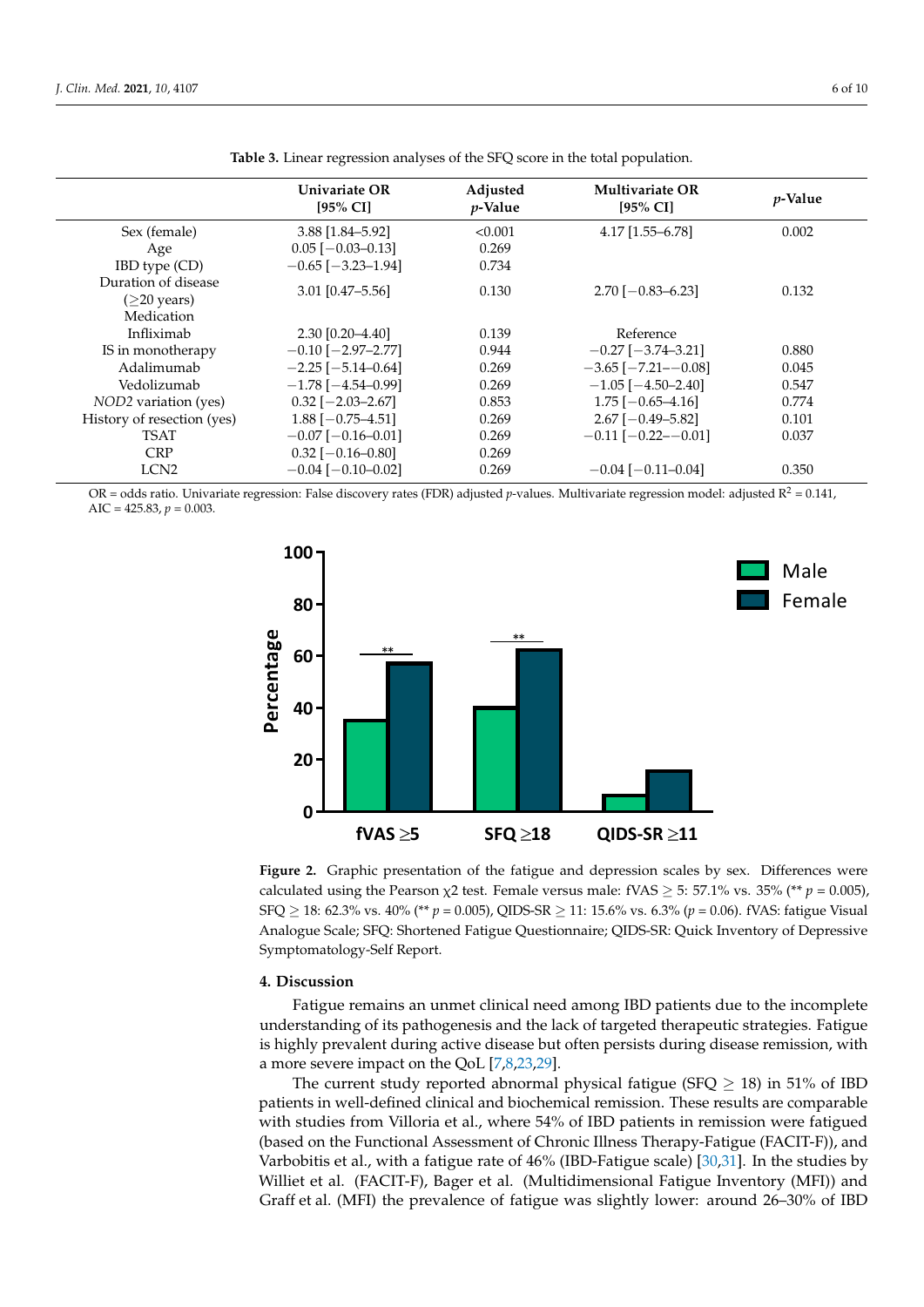patients in remission [\[29,](#page-8-14)[32,](#page-8-17)[33\]](#page-8-18). Globally, these rates are significantly higher compared with the general population, where fatigue is reported in 5–10% [\[23](#page-8-8)[,33\]](#page-8-18). A good correlation was observed between the SFQ and fVAS, as seen in other studies comparing the fVAS to longer questionnaires, indicating that the fVAS can be implemented as a quick screening tool to identify fatigued patients during IBD consultations [\[22](#page-8-7)[,23\]](#page-8-8).

In line with the available literature, female sex was one of the main risk factors for fatigue, but a good explanation for this observation has not yet been found [\[30](#page-8-15)[–32,](#page-8-17)[34,](#page-8-19)[35\]](#page-8-20). The effect of TNF-inhibitors on fatigue is still undetermined. Evidence for improvement of fatigue in patients with active disease treated with IFX (or other biologicals) was reported [\[35,](#page-8-20)[36\]](#page-9-0). However, other studies reported a higher prevalence of fatigue in patients treated with TNF-inhibitors, considering that fatigue, as a side-effect, occurs in 9% of patients on IFX [\[30](#page-8-15)[,37](#page-9-1)[,38\]](#page-9-2). Interestingly, the present study showed a significantly lower degree of fatigue in patients treated with ADA when compared to IFX treatment.

Since fatigue can be a symptom of anemia, low hemoglobin was an exclusion criterion for this study. To assess the effect of iron on fatigue, the relationship between iron parameters and physical fatigue was assessed: higher TSAT levels were significantly associated with lower fatigue. To date, no straightforward association between iron deficiency and fatigue is reported in non-anemic IBD patients. However, it is generally recommended to screen for iron deficiency and anemia, and treat if necessary, which is confirmed by these results [\[4,](#page-7-2)[33](#page-8-18)[,39\]](#page-9-3). LCN2 concentrations were very low in this cohort, indicating a deep state of disease remission [\[14](#page-8-0)[,16\]](#page-8-1). Although reported as a possible inductor of neuroinflammation, no correlation between LCN2 and fatigue (nor depression) was found in this study.

A seasonal impact on general functioning is described in the general population as well as in IBD, with symptoms such as loss of energy or worsening of mood during winter [\[40\]](#page-9-4). In the current study population, there was no significant seasonal impact on fatigue or depression. Additionally, other factors such as *NOD2* variants, concurrent EIMs, disease duration and previous resection were not associated with fatigue in this study.

In addition to fatigue, depression is also known to decrease the QoL in IBD patients. Unfortunately, this psychological comorbidity is often under-researched and unrecognized in IBD [\[41\]](#page-9-5), which in turn leads to suboptimal treatment and potential worse IBD-related outcomes [\[42,](#page-9-6)[43\]](#page-9-7). The prevalence of depression in patients with IBD is reported to be almost double the prevalence in the general population [\[10](#page-7-5)[,43\]](#page-9-7). The link between IBD and depression is thought to be bidirectional: the stressful experience of living with IBD might trigger psychiatric comorbidities or depression itself might intensify IBD disease activity [\[43,](#page-9-7)[44\]](#page-9-8). Alternatively, dysregulated immunoregulatory circuits are implicated in the pathogenesis of both depression and IBD [\[44\]](#page-9-8). In the present study, clinically unrecognized depression was reported in 10.8%. This percentage is lower than the reported prevalence of depression in IBD patients (in remission) in the study by Zhang et al. (22%) because patients already diagnosed with and treated for depression were excluded from the present study [\[45\]](#page-9-9). As in fatigue, female sex was an important risk factor. Fatigue is a possible symptom of depression and an overlap between depression, fatigue and anxiety is described in literature [\[36,](#page-9-0)[46\]](#page-9-10). Further analysis of the study population showed that 20% of patients reporting significant fatigue ( $SFO \geq 18$ ) had concurrent moderate to severe depressive complaints, which is comparable to the results of Cohen et al. but lower than the prevalence of depressive symptoms found in the study by Borren et al. [\[35](#page-8-20)[,47\]](#page-9-11). Since the vast majority of patients with signs of depression (QIDS-SR  $\geq$  11) were fatigued, the presence of fatigue should always trigger physicians to exclude underlying depression.

The current study had the following limitations and strengths: biochemical remission was determined as a CRP < 10 mg/L, which might be less sensitive than fecal calprotectin; the study was monocentric and rather small but included a well-defined IBD population; and the prevalence of depression was too low to permit thorough analyses.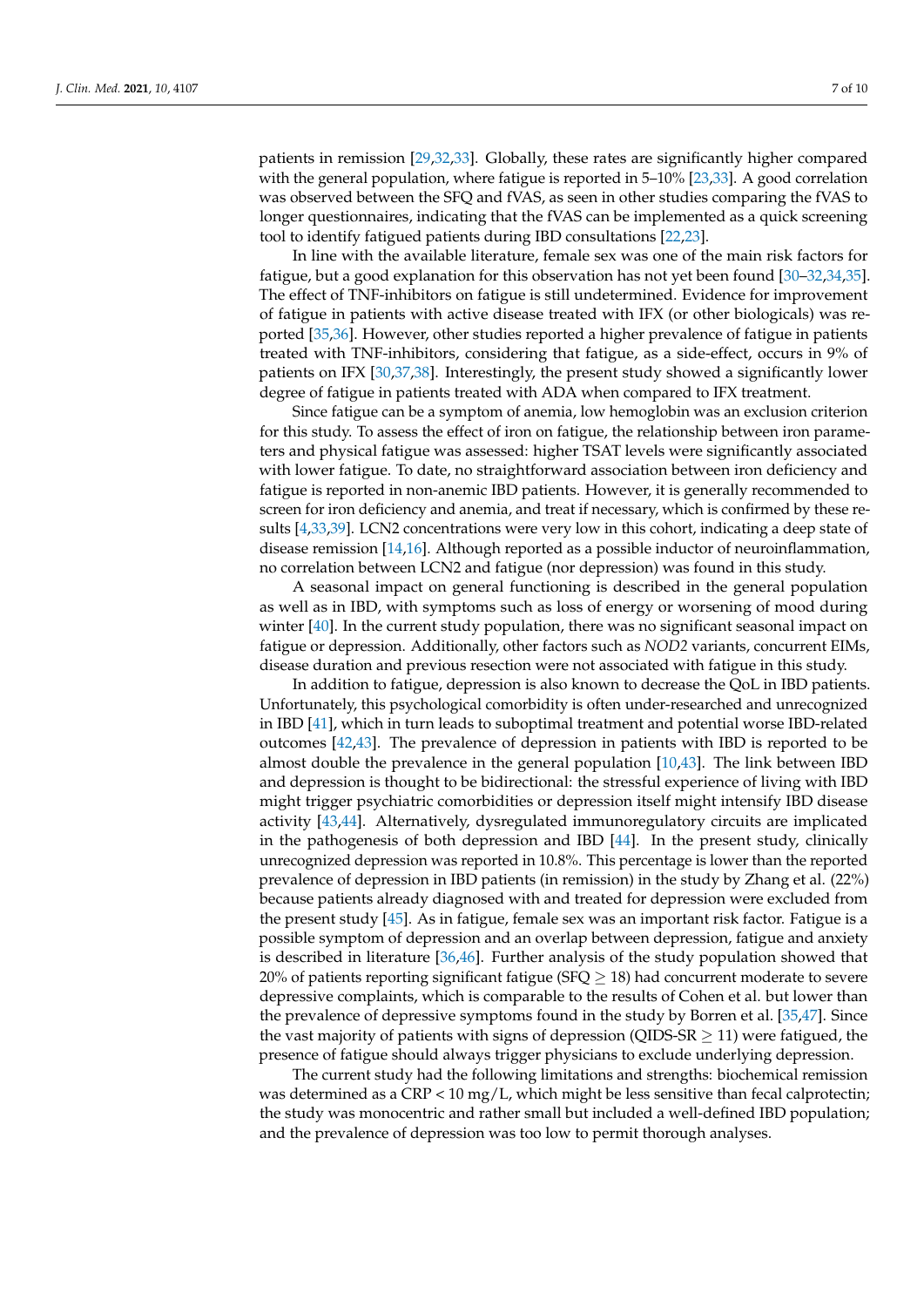## **5. Conclusions**

In conclusion, in IBD patients in clinical remission under immunosuppressants and/or biologicals, fatigue is highly prevalent and can be a symptom of unsuspected depression. The main risk factors for fatigue are female sex, low TSAT and IFX treatment (compared to ADA).

**Supplementary Materials:** The following are available online at [https://www.mdpi.com/article/](https://www.mdpi.com/article/10.3390/jcm10184107/s1) [10.3390/jcm10184107/s1,](https://www.mdpi.com/article/10.3390/jcm10184107/s1) Table S1: Comparison of the different multivariate regression models.

**Author Contributions:** M.D.V. and D.L.: conceptualization and supervision; E.D.R. participated in the acquisition of data; M.T. performed data analysis, interpretation of data and drafted the initial manuscript; G.B.G. assisted in the statistical methodology; S.B., E.D.R., G.B.G., M.D.V. and D.L. revised the article critically for important intellectual content. All authors have read and agreed to the published version of the manuscript.

**Funding:** This research was funded by the SPECIAL RESEARCH FUND OF GHENT UNIVERSITY, grant number 01D02119.

**Institutional Review Board Statement:** The study was conducted according to the guidelines of the Declaration of Helsinki, and approved by the Ethics Committee of the GHENT UNIVERSTIY HOSPITAL (EC 2015-1257 date: 3 July 2015, BC-07932 date: 2 July 2020).

**Informed Consent Statement:** Written informed consent was obtained from all subjects involved in the study.

**Data Availability Statement:** The data presented in this study are available on request from the corresponding author. The data are not publicly available due to ethical restrictions.

**Acknowledgments:** The authors wish to thank Hilde Devlies and Griet Driesschaert for their technical support.

**Conflicts of Interest:** The authors declare no conflict of interest.

## **References**

- <span id="page-7-0"></span>1. Ordas, I.; Eckmann, L.; Talamini, M.; Baumgart, D.C.; Sandborn, W.J. Ulcerative colitis. *Lancet* **2012**, *380*, 1606–1619. [\[CrossRef\]](http://doi.org/10.1016/S0140-6736(12)60150-0)
- 2. Baumgart, D.C.; Sandborn, W.J. Crohn's disease. *Lancet* **2012**, *380*, 1590–1605. [\[CrossRef\]](http://doi.org/10.1016/S0140-6736(12)60026-9)
- <span id="page-7-1"></span>3. Romkens, T.E.; van Vugt-van Pinxteren, M.W.; Nagengast, F.M.; van Oijen, M.G.; de Jong, D.J. High prevalence of fatigue in inflammatory bowel disease: A case control study. *J. Crohn's Colitis* **2011**, *5*, 332–337. [\[CrossRef\]](http://doi.org/10.1016/j.crohns.2011.02.008) [\[PubMed\]](http://www.ncbi.nlm.nih.gov/pubmed/21683303)
- <span id="page-7-2"></span>4. Hindryckx, P.; Laukens, D.; D'Amico, F.; Danese, S. Unmet needs in IBD: The case of fatigue. *Clin. Rev. Allergy Immunol.* **2017**, *55*, 368–378. [\[CrossRef\]](http://doi.org/10.1007/s12016-017-8641-4) [\[PubMed\]](http://www.ncbi.nlm.nih.gov/pubmed/28852978)
- 5. Vogelaar, L.; van't Spijker, A.; Timman, R.; van Tilburg, A.J.; Bac, D.; Vogelaar, T.; Kuipers, E.J.; van Busschbach, J.J.; van der Woude, C.J. Fatigue management in patients with IBD: A randomised controlled trial. *Gut* **2014**, *63*, 911–918. [\[CrossRef\]](http://doi.org/10.1136/gutjnl-2013-305191) [\[PubMed\]](http://www.ncbi.nlm.nih.gov/pubmed/23884638)
- <span id="page-7-6"></span>6. Borren, N.Z.; van der Woude, C.J.; Ananthakrishnan, A.N. Fatigue in IBD: Epidemiology, pathophysiology and management. *Nat. Rev. Gastroenterol. Hepatol.* **2019**, *16*, 247–259. [\[CrossRef\]](http://doi.org/10.1038/s41575-018-0091-9)
- <span id="page-7-10"></span>7. Jelsness-Jorgensen, L.P.; Bernklev, T.; Henriksen, M.; Torp, R.; Moum, B.A. Chronic fatigue is associated with impaired healthrelated quality of life in inflammatory bowel disease. *Aliment. Pharmacol. Ther.* **2011**, *33*, 106–114. [\[CrossRef\]](http://doi.org/10.1111/j.1365-2036.2010.04498.x)
- <span id="page-7-3"></span>8. Czuber-Dochan, W.; Norton, C.; Bredin, F.; Darvell, M.; Nathan, I.; Terry, H. Healthcare professionals' perceptions of fatigue experienced by people with IBD. *J. Crohn's Colitis* **2014**, *8*, 835–844. [\[CrossRef\]](http://doi.org/10.1016/j.crohns.2014.01.004) [\[PubMed\]](http://www.ncbi.nlm.nih.gov/pubmed/24491516)
- <span id="page-7-4"></span>9. D'Silva, A.; Fox, D.E.; Nasser, Y.; Vallance, J.K.; Quinn, R.R.; Ronksley, P.E.; Raman, M. Prevalence and risk factors for fatigue in adults with inflammatory bowel disease: A systematic review with meta-analysis. *Clin. Gastroenterol. Hepatol.* **2021**. [\[CrossRef\]](http://doi.org/10.1016/j.cgh.2021.06.034) [\[PubMed\]](http://www.ncbi.nlm.nih.gov/pubmed/34216824)
- <span id="page-7-5"></span>10. Mikocka-Walus, A.; Knowles, S.R.; Keefer, L.; Graff, L. Controversies revisited: A systematic review of the comorbidity of depression and anxiety with inflammatory bowel diseases. *Inflamm. Bowel Dis.* **2016**, *22*, 752–762. [\[CrossRef\]](http://doi.org/10.1097/MIB.0000000000000620) [\[PubMed\]](http://www.ncbi.nlm.nih.gov/pubmed/26841224)
- <span id="page-7-7"></span>11. Annese, V.; Latiano, A.; Palmieri, O.; Andriulli, A. Dissecting genetic predisposition to inflammatory bowel disease: Current progress and prospective application. *Expert Rev. Clin. Immunol.* **2007**, *3*, 287–298. [\[CrossRef\]](http://doi.org/10.1586/1744666X.3.3.287) [\[PubMed\]](http://www.ncbi.nlm.nih.gov/pubmed/20477673)
- <span id="page-7-8"></span>12. Hugot, J.P.; Laurent-Puig, P.; Gower-Rousseau, C.; Olson, J.M.; Lee, J.C.; Beaugerie, L.; Naom, I.; Dupas, J.L.; Van Gossum, A.; Orholm, M.; et al. Mapping of a susceptibility locus for Crohn's disease on chromosome 16. *Nature* **1996**, *379*, 821–823. [\[CrossRef\]](http://doi.org/10.1038/379821a0) [\[PubMed\]](http://www.ncbi.nlm.nih.gov/pubmed/8587604)
- <span id="page-7-9"></span>13. Pusceddu, M.M.; Barboza, M.; Keogh, C.E.; Schneider, M.; Stokes, P.; Sladek, J.A.; Kim, H.J.D.; Torres-Fuentes, C.; Goldfild, L.R.; Gillis, S.E.; et al. Nod-like receptors are critical for gut-brain axis signalling in mice. *J. Physiol.* **2019**, *597*, 5777–5797. [\[CrossRef\]](http://doi.org/10.1113/JP278640) [\[PubMed\]](http://www.ncbi.nlm.nih.gov/pubmed/31652348)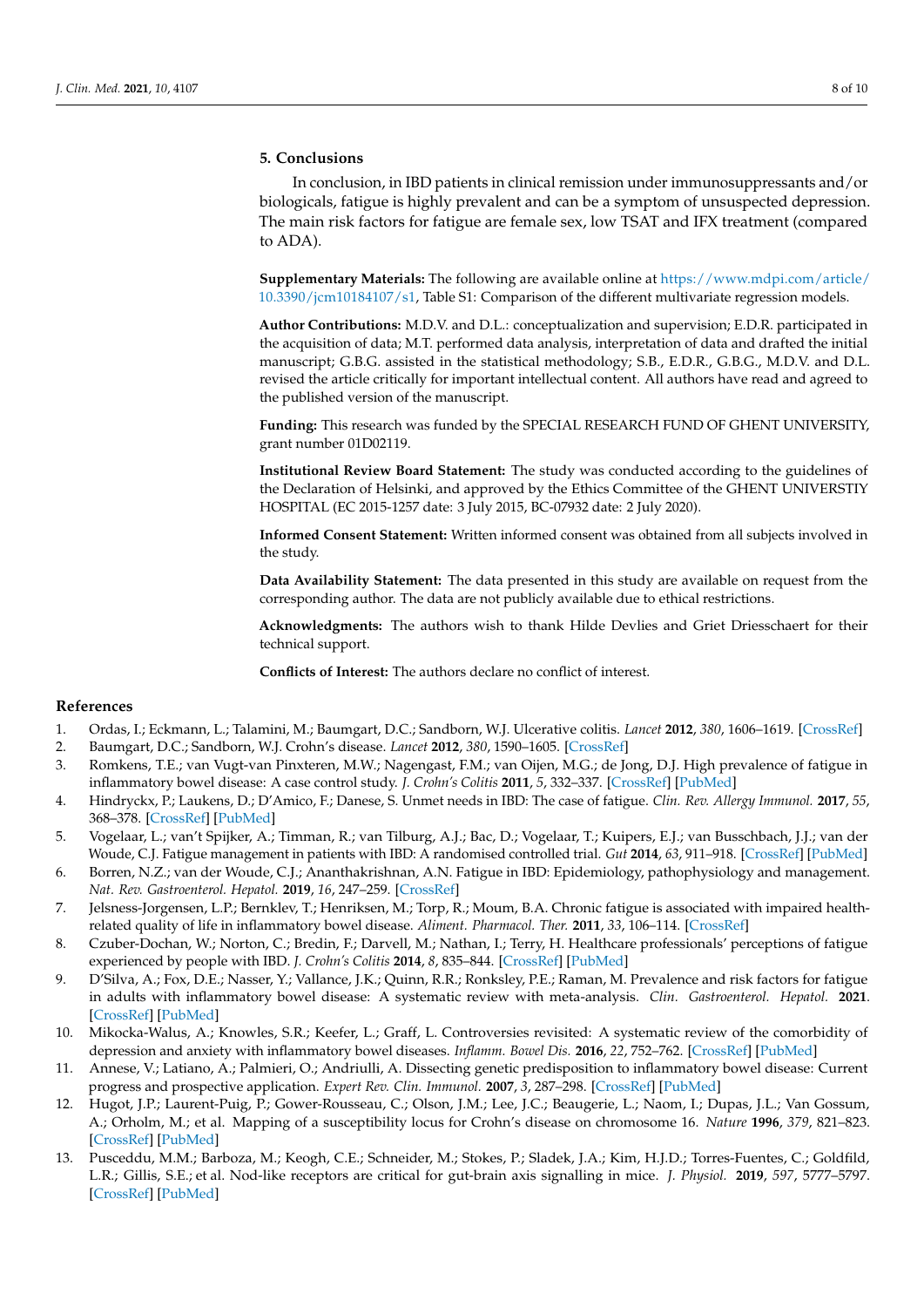- <span id="page-8-0"></span>14. Oikonomou, K.A.; Kapsoritakis, A.N.; Theodoridou, C.; Karangelis, D.; Germenis, A.; Stefanidis, I.; Potamianos, S.P. Neutrophil gelatinase-associated lipocalin (NGAL) in inflammatory bowel disease: Association with pathophysiology of inflammation, established markers, and disease activity. *J. Gastroenterol.* **2012**, *47*, 519–530. [\[CrossRef\]](http://doi.org/10.1007/s00535-011-0516-5) [\[PubMed\]](http://www.ncbi.nlm.nih.gov/pubmed/22200942)
- 15. Moschen, A.R.; Adolph, T.E.; Gerner, R.R.; Wieser, V.; Tilg, H. Lipocalin-2: A master mediator of intestinal and metabolic inflammation. *Trends Endocrinol. Metab.* **2017**, *28*, 388–397. [\[CrossRef\]](http://doi.org/10.1016/j.tem.2017.01.003) [\[PubMed\]](http://www.ncbi.nlm.nih.gov/pubmed/28214071)
- <span id="page-8-1"></span>16. Korkmaz, H.; Asil, M.; Temel, T.; Öztürk, B.; Kebapcilar, L. Evaluation of serum neutrophil gelatinase-associated lipocalin (NGAL), asymmetric dimethylarginine (ADMA) and symmetric dimethylarginine (SDMA) levels, and their relations with disease type and activity in inflammatory bowel diseases. *Turk. J. Med. Sci.* **2021**. [\[CrossRef\]](http://doi.org/10.3906/sag-2103-220)
- <span id="page-8-2"></span>17. Mondal, A.; Bose, D.; Saha, P.; Sarkar, S.; Seth, R.; Kimono, D.; Albadrani, M.; Nagarkatti, M.; Nagarkatti, P.; Chatterjee, S. Lipocalin 2 induces neuroinflammation and blood-brain barrier dysfunction through liver-brain axis in murine model of nonalcoholic steatohepatitis. *J. Neuroinflamm.* **2020**, *17*, 201. [\[CrossRef\]](http://doi.org/10.1186/s12974-020-01876-4)
- <span id="page-8-3"></span>18. Jin, Z.; Kim, K.E.; Shin, H.J.; Jeong, E.A.; Park, K.A.; Lee, J.Y.; An, H.S.; Choi, E.B.; Jeong, J.H.; Kwak, W.; et al. Hippocampal Lipocalin 2 is associated with neuroinflammation and iron-related oxidative stress in ob/ob mice. *J. Neuropathol. Exp. Neurol.* **2020**, *79*, 530–541. [\[CrossRef\]](http://doi.org/10.1093/jnen/nlaa017)
- <span id="page-8-4"></span>19. Jang, E.; Lee, S.; Kim, J.H.; Kim, J.H.; Seo, J.W.; Lee, W.H.; Mori, K.; Nakao, K.; Suk, K. Secreted protein lipocalin-2 promotes microglial M1 polarization. *FASEB J.* **2013**, *27*, 1176–1190. [\[CrossRef\]](http://doi.org/10.1096/fj.12-222257) [\[PubMed\]](http://www.ncbi.nlm.nih.gov/pubmed/23207546)
- <span id="page-8-5"></span>20. Peyrin-Biroulet, L.; Sandborn, W.; Sands, B.E.; Reinisch, W.; Bemelman, W.; Bryant, R.V.; D'Haens, G.; Dotan, I.; Dubinsky, M.; Feagan, B.; et al. Selecting therapeutic targets in inflammatory bowel disease (STRIDE): Determining therapeutic goals for treat-to-target. *Am. J. Gastroenterol.* **2015**, *110*, 1324–1338. [\[CrossRef\]](http://doi.org/10.1038/ajg.2015.233)
- <span id="page-8-6"></span>21. Sturm, A.; Maaser, C.; Calabrese, E.; Annese, V.; Fiorino, G.; Kucharzik, T.; Vavricka, S.R.; Verstockt, B.; van Rheenen, P.; Tolan, D.; et al. ECCO-ESGAR guideline for diagnostic assessment in IBD part 2: IBD scores and general principles and technical aspects. *J. Crohn's Colitis* **2018**, *13*, 273–284. [\[CrossRef\]](http://doi.org/10.1093/ecco-jcc/jjy114)
- <span id="page-8-7"></span>22. Wolfe, F. Fatigue assessments in rheumatoid arthritis: Comparative performance of visual analog scales and longer fatigue questionnaires in 7760 patients. *J. Rheumatol.* **2004**, *31*, 1896–1902.
- <span id="page-8-8"></span>23. Grimstad, T.; Norheim, K.B.; Isaksen, K.; Leitao, K.; Hetta, A.K.; Carlsen, A.; Karlsen, L.N.; Skoie, I.M.; Goransson, L.; Harboe, E.; et al. Fatigue in newly diagnosed inflammatory bowel disease. *J. Crohn's Colitis* **2015**, *9*, 725–730. [\[CrossRef\]](http://doi.org/10.1093/ecco-jcc/jjv091) [\[PubMed\]](http://www.ncbi.nlm.nih.gov/pubmed/25994356)
- <span id="page-8-9"></span>24. Penson, A.; van Deuren, S.; Worm-Smeitink, M.; Bronkhorst, E.; van den Hoogen, F.H.J.; van Engelen, B.G.M.; Peters, M.; Bleijenberg, G.; Vercoulen, J.H.; Blijlevens, N.; et al. Short fatigue questionnaire: Screening for severe fatigue. *J. Psychosom. Res.* **2020**, *137*, 110229. [\[CrossRef\]](http://doi.org/10.1016/j.jpsychores.2020.110229) [\[PubMed\]](http://www.ncbi.nlm.nih.gov/pubmed/32890861)
- <span id="page-8-10"></span>25. Alberts, M.; Smets, E.M.; Vercoulen, J.H.; Garssen, B.; Bleijenberg, G. Abbreviated fatigue questionnaire: A practical tool in the classification of fatigue. *Ned. Tijdschr. Voor Geneeskd.* **1997**, *141*, 1526–1530.
- <span id="page-8-11"></span>26. Rush, A.J.; Trivedi, M.H.; Ibrahim, H.M.; Carmody, T.J.; Arnow, B.; Klein, D.N.; Markowitz, J.C.; Ninan, P.T.; Kornstein, S.; Manber, R.; et al. The 16-item quick inventory of depressive symptomatology (QIDS), clinician rating (QIDS-C), and self-report (QIDS-SR): A psychometric evaluation in patients with chronic major depression. *Biol. Psychiatry* **2003**, *54*, 573–583. [\[CrossRef\]](http://doi.org/10.1016/S0006-3223(02)01866-8)
- <span id="page-8-12"></span>27. Trivedi, M.H.; Rush, A.J.; Ibrahim, H.M.; Carmody, T.J.; Biggs, M.M.; Suppes, T.; Crismon, M.L.; Shores-Wilson, K.; Toprac, M.G.; Dennehy, E.B.; et al. The inventory of depressive symptomatology, clinician rating (IDS-C) and self-report (IDS-SR), and the quick inventory of depressive symptomatology, clinician rating (QIDS-C) and self-report (QIDS-SR) in public sector patients with mood disorders: A psychometric evaluation. *Psychol. Med.* **2004**, *34*, 73–82. [\[PubMed\]](http://www.ncbi.nlm.nih.gov/pubmed/14971628)
- <span id="page-8-13"></span>28. Pike, N. Using false discovery rates for multiple comparisons in ecology and evolution. *Methods Ecol. Evol.* **2011**, *2*, 278–282. [\[CrossRef\]](http://doi.org/10.1111/j.2041-210X.2010.00061.x)
- <span id="page-8-14"></span>29. Williet, N.; Sarter, H.; Gower-Rousseau, C.; Adrianjafy, C.; Olympie, A.; Buisson, A.; Beaugerie, L.; Peyrin-Biroulet, L. Patient-reported outcomes in a French nationwide survey of inflammatory bowel disease patients. *J. Crohn's Colitis* **2017**, *11*, 165–174. [\[CrossRef\]](http://doi.org/10.1093/ecco-jcc/jjw145)
- <span id="page-8-15"></span>30. Villoria, A.; Garcia, V.; Dosal, A.; Moreno, L.; Montserrat, A.; Figuerola, A.; Horta, D.; Calvet, X.; Ramirez-Lazaro, M.J. Fatigue in out-patients with inflammatory bowel disease: Prevalence and predictive factors. *PLoS ONE* **2017**, *12*, e0181435. [\[CrossRef\]](http://doi.org/10.1371/journal.pone.0181435)
- <span id="page-8-16"></span>31. Varbobitis, I.; Kokkotis, G.; Gizis, M.; Perlepe, N.; Laoudi, E.; Bletsa, M.; Bekiari, D.; Koutsounas, I.; Kounadis, G.; Xourafas, V.; et al. The IBD-F patient self-assessment scale accurately depicts the level of fatigue and predicts a negative effect on the quality of life of patients with IBD in clinical remission. *Inflamm. Bowel Dis.* **2020**. [\[CrossRef\]](http://doi.org/10.1093/ibd/izaa201) [\[PubMed\]](http://www.ncbi.nlm.nih.gov/pubmed/32766770)
- <span id="page-8-17"></span>32. Bager, P.; Befrits, R.; Wikman, O.; Lindgren, S.; Moum, B.; Hjortswang, H.; Hjollund, N.H.; Dahlerup, J.F. Fatigue in out-patients with inflammatory bowel disease is common and multifactorial. *Aliment. Pharmacol. Ther.* **2011**, *35*, 133–141. [\[CrossRef\]](http://doi.org/10.1111/j.1365-2036.2011.04914.x) [\[PubMed\]](http://www.ncbi.nlm.nih.gov/pubmed/22059387)
- <span id="page-8-18"></span>33. Graff, L.A.; Vincent, N.; Walker, J.R.; Clara, I.; Carr, R.; Ediger, J.; Miller, N.; Rogala, L.; Rawsthorne, P.; Lix, L.; et al. A populationbased study of fatigue and sleep difficulties in inflammatory bowel disease. *Inflamm. Bowel Dis.* **2011**, *17*, 1882–1889. [\[CrossRef\]](http://doi.org/10.1002/ibd.21580)
- <span id="page-8-19"></span>34. Romberg-Camps, M.J.; Bol, Y.; Dagnelie, P.C.; Hesselink-van de Kruijs, M.A.; Kester, A.D.; Engels, L.G.; van Deursen, C.; Hameeteman, W.H.; Pierik, M.; Wolters, F.; et al. Fatigue and health-related quality of life in inflammatory bowel disease: Results from a population-based study in the Netherlands: The IBD-South Limburg cohort. *Inflamm. Bowel Dis.* **2010**, *16*, 2137–2147. [\[CrossRef\]](http://doi.org/10.1002/ibd.21285)
- <span id="page-8-20"></span>35. Borren, N.Z.; Tan, W.; Colizzo, F.P.; Luther, J.; Garber, J.J.; Khalili, H.; van Der Woude, C.J.; Ananthakrishnan, A.N. Longitudinal trajectory of fatigue with initiation of biologic therapy in inflammatory bowel diseases: A prospective cohort study. *J. Crohn's Colitis* **2020**, *14*, 309–315. [\[CrossRef\]](http://doi.org/10.1093/ecco-jcc/jjz148)